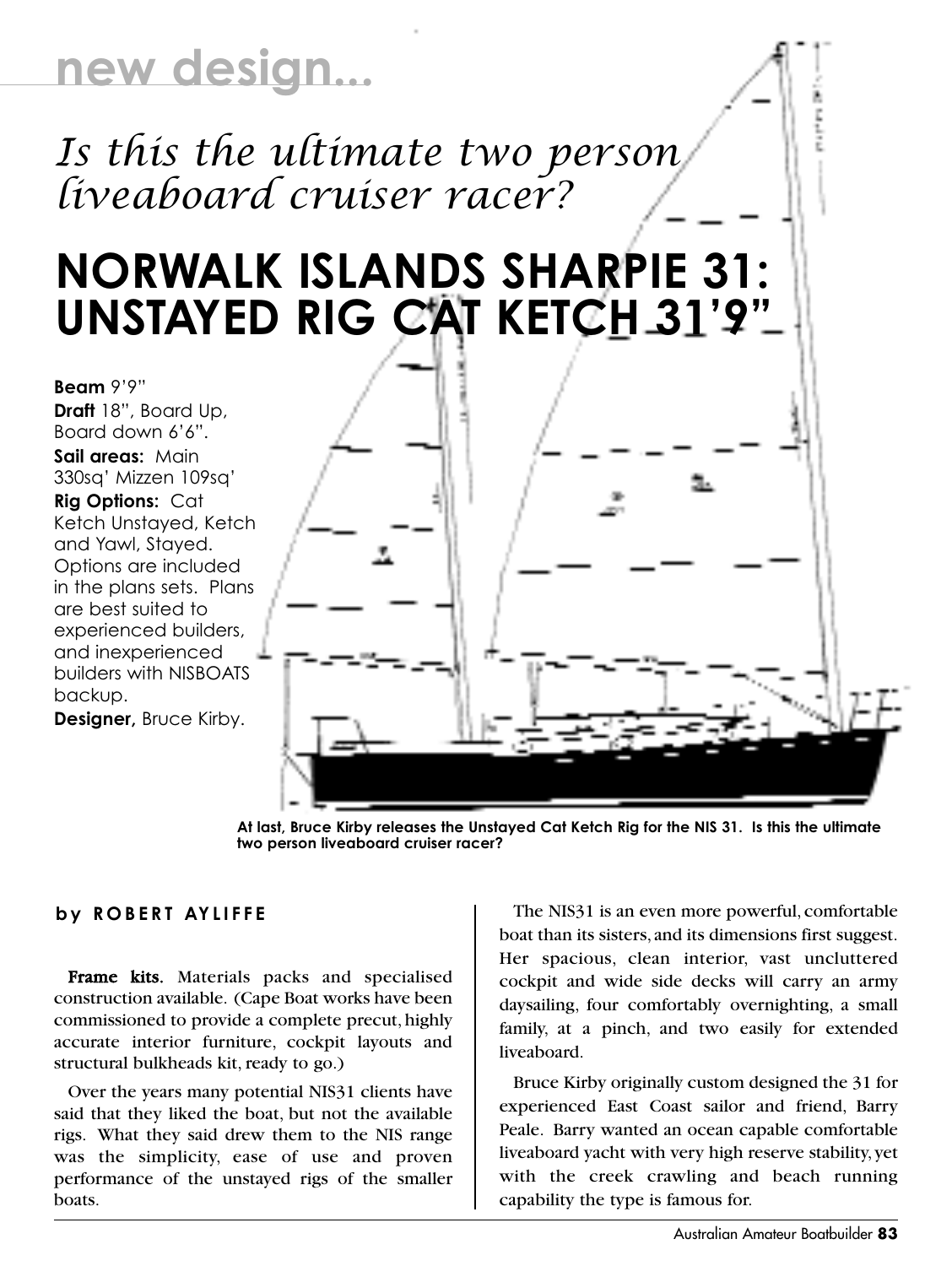Barry chose the more conventional stayed yawl rig over the unstayed rig of the other boats in the NIS range. The resulting boat, 'Mudlark' was a success, and the subject of numerous international magazine articles.



Barry Peale's Mudlark, beach running.<br>draining.

All of the range are blessed with the Kirby magic of deceptively simple, clean good looks, surprising interior volume, practical layouts, high performance on and off the wind, uncomplicated construction, and just the right balance of perky sheer and roomy curved cabin tops for a distinctive, timeless look. The 31 adds to that tradition.

American Sharpies evolved from over a century and a half of oyster fishing and racing to markets in all weathers. Some were more than 40' long, and they in turn inspired Kirby's Norwalk Islands Sharpies range of today



**Angus Houstone living typically dangerously, 'aboard' a pair of traditional 40' working Sharpies at The Centre for Wooden Boats, Seattle. Note the lack of cabin, low sides and narrow side decks. (I am not referring to Angus)'.**

The original working Sharpies had little and sometimes no cabin space, relatively low gunwales and side decks to aid oyster gathering. They all had the flattish bottoms, flared sides, centre boards and unstayed rigs that form the basis of the Kirby Sharpies. They were renowned sea keepers and some were so fast that some clubs are said to have banned them from racing.

Choosing modern epoxy composite construction techniques with plywood for all the deck, cabin and cockpit furniture, and strip plank or cold mold techniques for the hull, Kirby has created a higher, very strong but much lighter deck line and cabin top than the original boats. The result is a full headroom cabin that you can walk around in, complete with comfortable shower, head and chefs galley, saloon and extensive storage arrangements.

Like her smaller sisters, the useable cabin space of the 31 goes right forward to the first bulkhead, giving a sense of space rarely found even in much bigger keel boats. The cockpit is large, and self



**Spacious. Clean interior of Angelo Pericleous built, Roy and Dianne Barkas owned, NIS31** *Serano,* **Hobart Tasmania.**

Ballast is in the proven form of a lead shoe bolted, glued and glassed to the bottom with a baffled slot through which the centreboard swings.

All the range can take the bottom at low tide, sitting up straight, as all boats should!

Auxiliary power is provided very successfully by a cockpit well mounted 9.9 or 15hp outboard, lightweight, inexpensive, reliable, uncluttered and in this installation, very safe.